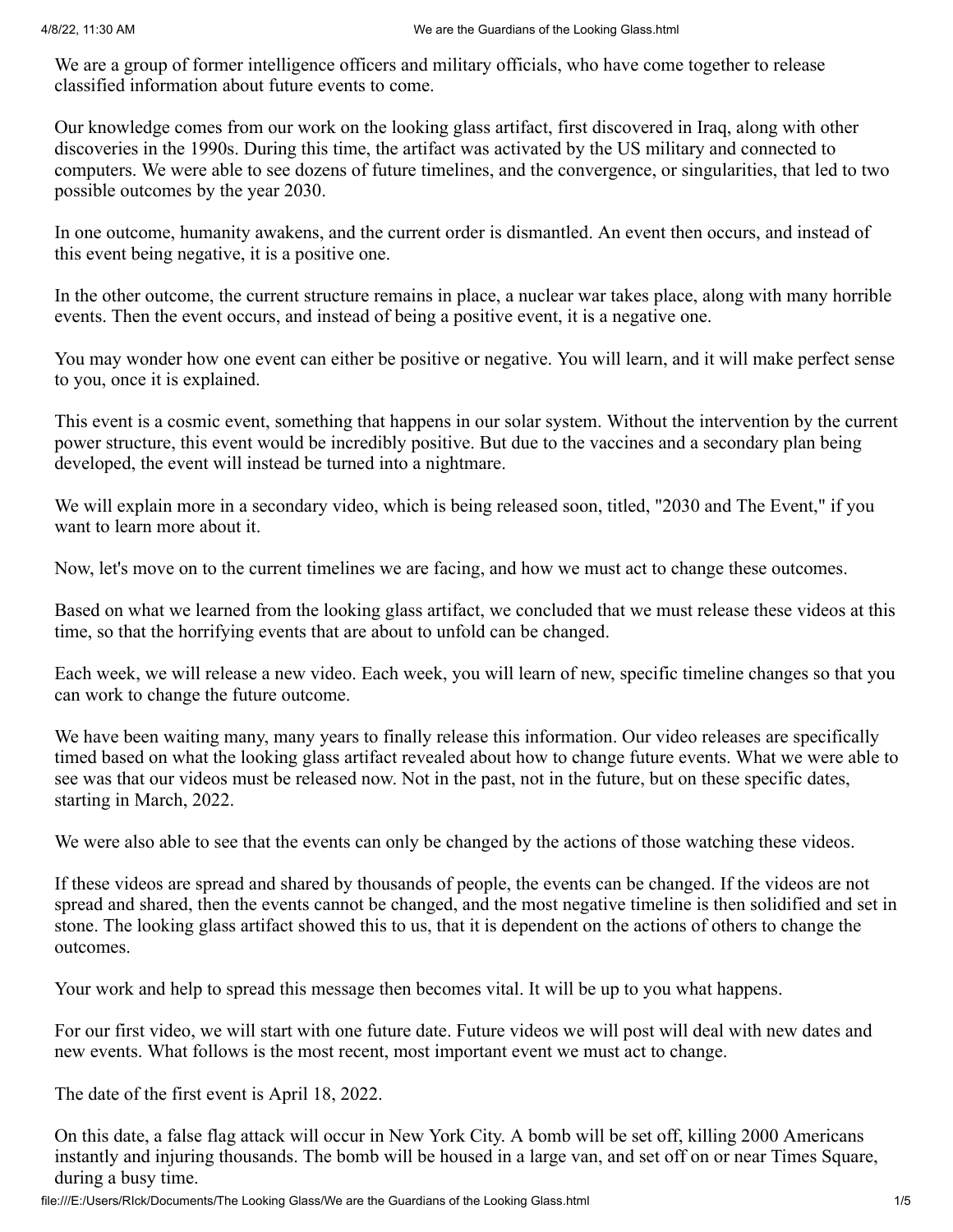This bomb has been planted by interests aligned with the West, and their agenda.

The media wants to blame Russia, so does President Biden. They will present some evidence false, that points to Russia being the culprit, and much of the world will be convinced.

The condemnations will be swift, and then there will be military action. Biden will order an all out attack of every Russian outpost and asset outside of her borders. This will include all assets in Ukraine, and any Russian military naval vessel not at port.

Russia's response is restrained. Russia attacks some US assets in Europe, but avoids many casualties. Russia manages to only kill a few US military service people, while the United States has just killed thousands of Russian military service people.

This leads to conflicting narratives. Some say Russia looks weak and defeated. While others rush to Russia's side, including India and China.

By this time, many begin to doubt Russia was behind the truck bombing attack. Many also see the US's response as too hasty, and too severe.

Seeing that the first false flag was a general failure, and the narrative is turning against them, the West prepares a second false flag.

This plan involves the release of anthrax all over Washington DC

The plan will use strain 836 of anthrax, the most potent and deadly ever created. It is a strain created by Russia in the past, and later destroyed by Russia. However, unknown to the Russians, the strain was smuggled out of Russia by Western assets many years ago and developed in US bio laboratories.

Once it is confirmed that it is strain 836, all blame will land at Russia's feet. It is a well-known creation of Russia. Many will believe Russia must be behind it.

The attack will kill over 100,000 people within a few days, and spread to outlying areas. The attack is so severe that it begins to spread to many large Eastern cities, and within a week millions are dead, and millions more a severely ill.

The military-grade anthrax is so potent, its spread cannot be contained. Much of the Eastern US is closed off, based on wind patterns, mostly impacting New England.

The Biden Administration is moved out of DC before the attack, as they had knowledge of it. They are moved to Denver. Here, the United States blames Russia for the attack, and a nuclear war starts off.

The US launches an all-out nuclear attack at Russia, at every Russian city and asset. But only 30% of the nukes reach Russia or impact. Russia's air defenses are more robust than previously suspected.

Russia's response is not forgiving this time, but rather ruthless and brutal.

She responds within minutes by targeting all US military installations and nuclear sites, but also launches nukes at 20 large American cities, and 18 make impact. 25 million Americans are vaporized instantly, as Russia decides to use its more powerful nukes. Another 50 million suffer injuries, and another 70 million are at risk of mild radiation poisoning.

Due to false science and misunderstandings about nuclear weapons, the fallout is not nearly as severe as many believed it would be. Both the US and Russia were aware of this for many years, but decided not to correct this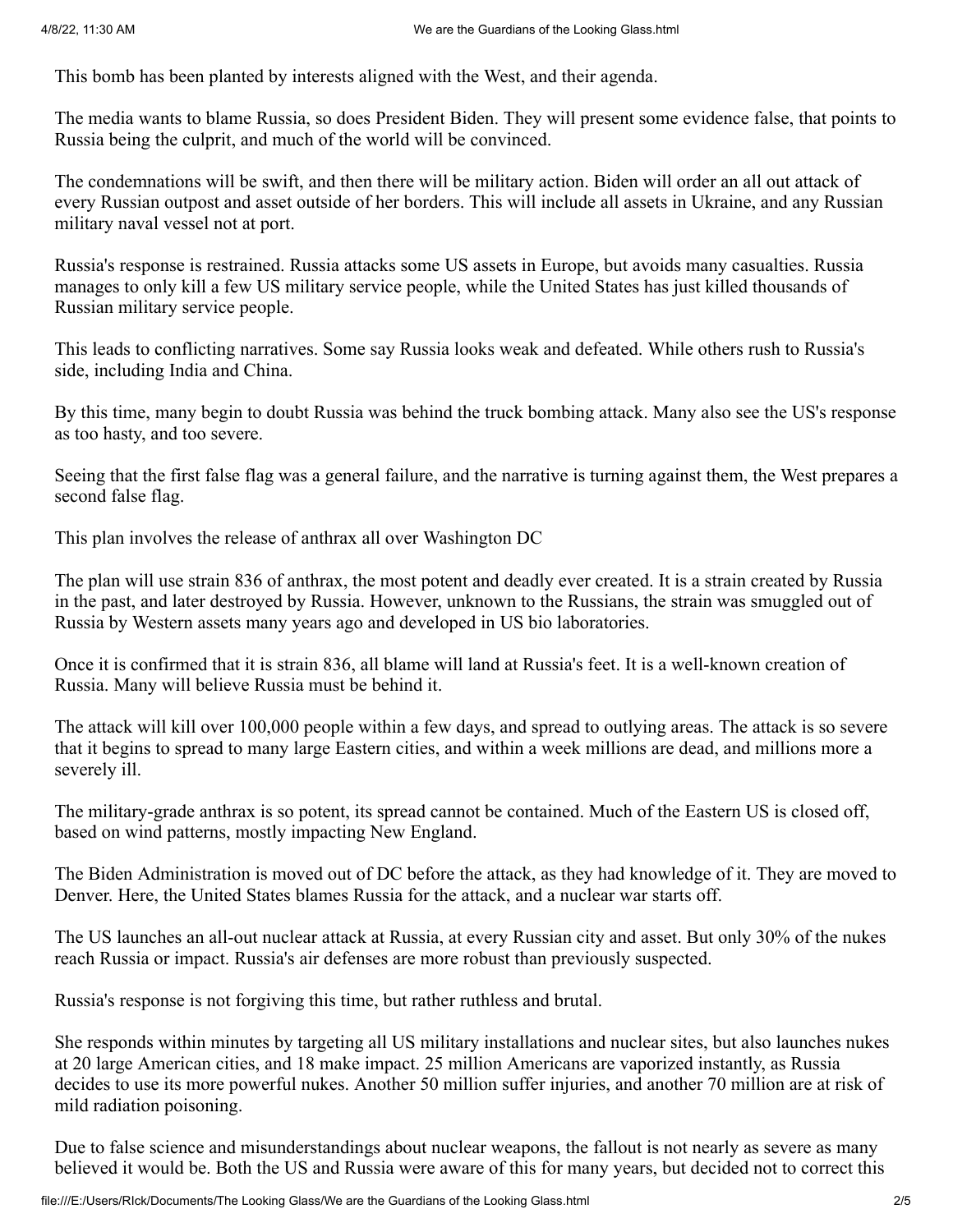.

## 4/8/22, 11:30 AM We are the Guardians of the Looking Glass.html

false information, leading many to believe a nuclear war would lead to a nuclear winter. This turns out not to be the case, as the radiation is mild and dissipates quickly. However, the devastation caused by the blasts themselves is significantly more severe than the nukes used on Japan. The weapons are now so powerful that a radius up to 20 miles by 20 miles can be vaporized.

America's defenses are not strong enough to stop all of the nukes. The US reads her most advanced flying machine, the TR-3B, but it is not able to track the missiles due to a technology Russia developed. The technology is a cloaking and holographic type, never before seen, and not something the US was ready for. The TR-3Bs can track the nukes, and even fly along side them, but targeting systems fail at every attempt to destroy them. The pilots of the TR-3Bs become so desperate they attempt to fly into the nukes with the aircraft, but even these attempts fail.

Between the nuclear exchanges, Russia survives, and the United States is completely annihilated. Canada does not receive a nuclear strike, but instead receives countless conventional strikes, disabling her small military and devastating her infrastructure.

All commerce ceases in both the US and Canada, and a total break down of society occurs. The world is shocked.

Many criticize Russia for the brutality of the attack, but many also note that the United States attacked first. Many also doubt Russia was behind the truck bombing or the anthrax attack at this point, as the United States evidence and claims appeared rushed and dubious upon closer examination. Whatever the moral qualms the world feels, the world comes to recognize Russia as the victor in the battle.

From this point, Russia is able to recover, and launch more attacks on the US Russia stops using nuclear weapons, and instead fires thousands of conventional weapons, delivered by her hypersonic missiles, to key military infrastructure targets, to ensure the US response is eliminated. Russia threatens Europe, and destroys some of her targets. Europe capitulates quickly, and surrenders, to avoid further damage. At this point, seventeen days after the first nuclear weapon is fired, the war is over, and Russia and China are now the defacto world powers.

Russia and China agree to help the United States and a cease-fire is agreed upon. A clean up and rescue effort takes place.

One week into the cease fire, the last remaining American military officials plot to fire some of her last available cruise missiles and munitions at ships crossing the sea from China and Europe. The attack takes place, and most of the missiles are shot out of the sky by a ready and alert Russian and Chinese military, but two reach their targets, destroying two large ships, and further preventing a rescue effort and souring sympathies toward the US

The US and Canada fall into total chaos. Millions cross into Mexico, creating a humanitarian crisis. Many of the cartels that control the northern part of Mexico start defending their land, and countless gun battles take place. Americans find Mexico cannot help or house them at all, and total bedlam and chaos consumes the Northern Hemisphere. The Mexican and Central American armies gather to create a defensive wall, between Culiacan, to Chihuahua, to Monterrey, to stop the oncoming hordes. Many South American countries rally to join, realizing millions of desperate Americans may reach South America eventually.

The world's remaining powers continue to attempt humanitarian aid, but later conclude a military effort must take place, as the entire region has become lawless. Chinese and Russian troops then land on American soil, and a brutal campaign of order and enforcement begins. Both countries split the US up into regions they agree to jointly or fully control. Many Americans, armed to the teeth with guns, stage small resistances and skirmishes. This goes on for many years, leading up to 2030.

During this time, a new plot is underway, a plot hashed by the elites in Europe, one the Russians and Chinese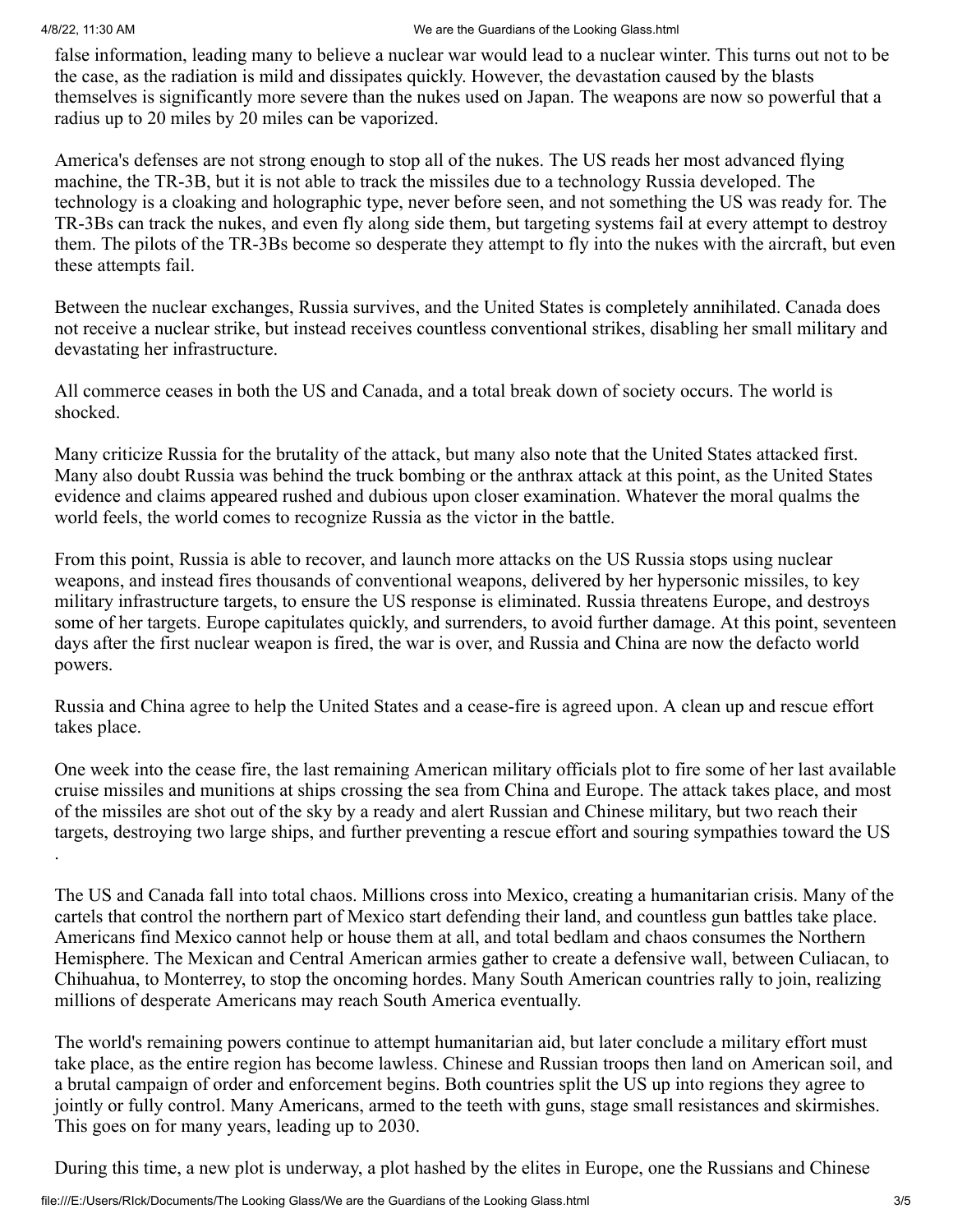share no involvement in. The plot is to release a new pathogen to justify a new vaccine. The vaccine is designed to interact with the existing vaccines, and graphene oxide, now coursing through the bodies of billions of people. It is also designed to be introduced to the second and third world, through a new campaign, that will dose the rest of the planet that did not get vaccinated.

The graphene oxide is not designed to kill, but rather death is a side effect, in some. Its true purpose is to interact with the solar event, the event to occur in 2030. The graphene oxide will cause this event to be a horrifying one, rather than a positive one. If one is vaccinated at all, they will experience not only a physical but also a multidimensional annihilation when the event takes place, to a point their souls, or extra-dimensional essences, will be severely damaged, and vibrational frequencies reattuned so that they align with the most negative, dark energies existing within the realm of Earth.

The positive outcome is one also revealed by the looking glass, one seen by each member of Guardians of the Looking Glass. We were shown that as humanity steps in to stop all of these horrific events, one by one, through the help of our work, that a future emerges leading up to 2030 whereby humanity ascends to a higher consciousness, one more loving, one more aware, one more understanding.

Each individual begins to see the world as it is, rather than how it is filtered through the media, Hollywood and government. An unveiling takes place. The vaccines are rejected. A cure is found for those poisoned by the graphene oxide, who regret their decision. Each horrific event is stopped.

Then, the event takes place, and the human body, free from the vaccine toxins, is transformed through a cosmic energy burst, one that invigorates every human with new life, vitality and youthfulness, as well as higherdimensional abilities and powers. Each person reverts in age to about the appearance of being in their mid to late 20s. All disease is eliminated. The human body can live off of energy, light and water, and has no need for food, but food can still be consumed. A new renewal and connection with the Earth occurs. Small community governments take hold, and large international power structures and monopolies die off. Humans can now live up to 1000 years. New inventions come about that clean up the Earth, such as bacteria that eat plastic.

From 2030, the entire world is transformed. Old, corrupt governments are dismantled, the European elites lose all of their power, to the point some end up in the streets as beggars. There is no campaign of revenge at all. Humanity simply stops feeding the negative forces energy, and without that energy, they wither and fade away. They have no power, without the power fed to them by billions of people, and once billions decide to remove that power, they are left with nothing. This is how they are defeated, and this is how they end up, simply as beggars, or left alone with nothing. Many of them go mad at this point, as their wealth and power is stripped away.

This is a glimpse of the positive outcome, one we will share more of in upcoming videos.

Now, to stop these events, we must first stop the attack on April 18th. If this event is not stopped, then the timeline cannot be reversed from the negative outcome.

If it can be stopped, additional videos will describe other events that must then be prevented, over the course of the years 2022 to 2029. The attack on April 18th is only the beginning of a series of horrific events that are to come, that one by one, must be prevented.

Over 70 events have been identified that must be changed, or the outcome will be that of the negative one in 2030.

In addition to this, around fifty or so special individuals were also identified, as being necessary in helping change the outcome. These people will play a key role to stop the April 18th attack and all other future events that must be altered and changed. Some of them we already have contacted, to let them know how important they are, and others will be led to us, to contact us. Each will be given special instructions from us, actions they must take, to bring about the positive timeline and outcome.